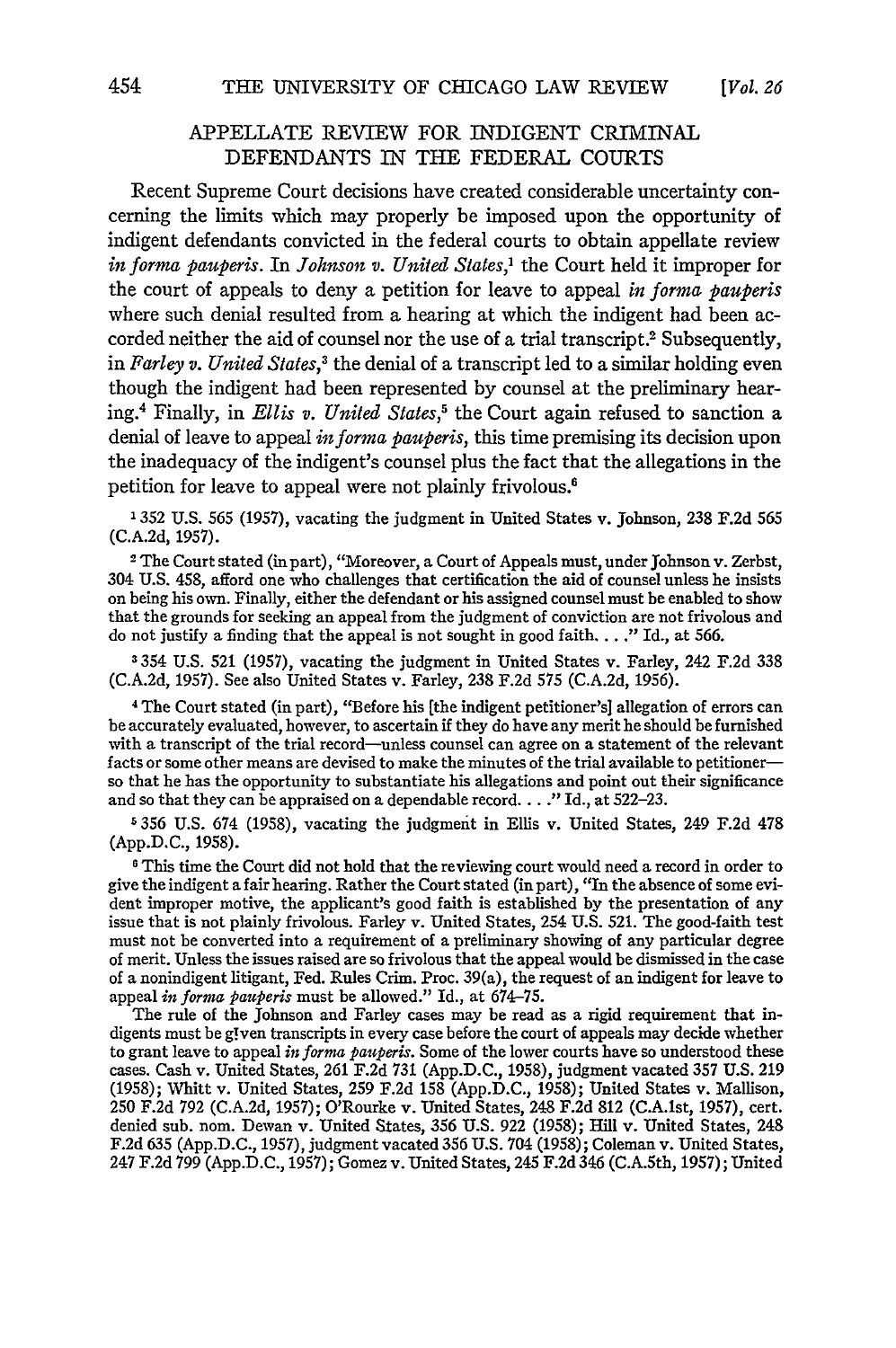In each of these cases, the Court disposed of the issues in a brief per curiam opinion.7 The uncertainty generated by the absence of explicit reasoning in support of these decisions is aggravated by the ambiguity of the remarks actually made. Considerable disagreement among the lower federal courts as to the proper rationale of these cases has thus arisen and has occasioned doubt as to the present state of the law governing the "sifting" of indigent appeals.<sup>8</sup>**Al-**

<sup>7</sup> The Supreme Court has per curiam vacated other like judgments of the courts of appeals dealing with indigent petitioners. Kitchens v. United States, 358 U.S. 42 (1958) (no lower report found); Hansford v. United States, 351 U.S. 578 (1958) (no lower report found); Cash v. United States, 357 U.S. 219 (1958) (case reported below in 261 F.2d 731 [App.D.C., 1958]); Hill v. United States, 356 U.S. 704 (1958) (case reported below in 248 F.2d 635 [App. D.C., 1957]); Edwards v. United States, 355 U.S. 36 (1957) (no lower report found, but decision after remand in 256 F.2d 885 [App. D.C., 1958]); Delbridge v. United States, 354 U.S. 906 (1957) (no lower report found); cf. United States ex rel. Farnsworth v. Murphy 358 U.S. 48 (1958) (case reported below in 254 F.2d 438 [C.A.2d, 1958]); Smith v. United States, 358 U.S. 281 (1959) (semble); United States ex rel. Jennings v. Ragen, 358 U.S. 276 (1959) (semble). The ultimate disposition of the Johnson case will be found in 254 F.2d 175 (C.A.2d, 1958), cert. dismissed 357 U.S. 933 (1958).

**<sup>8</sup>**Some courts seem to have adopted a compromise between the Johnson and Ellis rules. They procure the records and make an independent examination to determine whether to allow the appeal. Application of Dinerstein, 258 F.2d 609 (C.A.9th, 1958); Anderson v. Heinze, 258 F.2d 479 (C.A.9th, 1958), cert. denied 358 U.S. 889 (1958); Woody v. United States, 258 F.2d 535 (C.A.6th, 1957); Hayes v. United States, 258 F.2d 400 (C.A.Sth, 1958); Gilpin v. United States, 252 F.2d 685 (C.A.6th, 1958); In re Woods, 249 F.2d 614 (C.A.9th, 1957), cert. denied 356 U.S. 921 (1958); United States ex rel. Rodriguez v. Jackson, 246 F.2d 730 (C.A.2d, 1957); Gomez v. United States, 245 F.2d 346 (C.A.5th, **1957);** United States ex rel. Tierney v. Richmond, 245 F.2d 222 (C.A.2d, 1957); Hill v. Settle, 244 F.2d 311 (C.A.8th, 1957); Gershon v. United States, 243 F.2d 527 (C.A.8th, 1957), cert. denied 355 U.S. 873 (1957); Hodge v. Heinze, 165 F.Supp. 726 (N.D.Calif., 1958); Young v. United States, 246 F.2d 901 (C.A.8th, 1957), cert. denied 355 U.S. **917** (1958) (semble). This procedure is clearly more economical than preparing a duplicate record for the indigent to bring to the court, and to a large degree minimizes the possibility of a valid claim of error being kept silent. However, some courts have used this procedure as a device for denying counsel to the indigent. This would seem to controvert the absolute guaranty of counsel announced in the Johnson case. Other courts have attempted to construe the Johnson, Farley and Ellis cases as narrowly as possible. The suggestion has been made that these cases dealt only with direct appeals under Section 1915 and therefore do not apply to other post-conviction procedures. See cases cited in note 16 infra. Another line of distinction has held that collateral attacks upon judgments of conviction (e.g., habeas corpus, coram nobis) are civil rather than criminal in nature and therefore do not fall within the scope of the Sixth Amendment which is understood to be the basis of the Johnson opinion. See cases cited in note 17 infra. In those cases where the facts are identical to those in

States v. Ramos, 158 F.Supp. 825 (E.D.N.Y., 1958); United States v. Dudley, 154 F.Supp. 623 (S.D.N.Y., 1957). Insofar as the Ellis case did not require the appellate court to order a free transcript for the indigent, it may indicate somewhat of a retreat from the more rigid Johnson rule that a court of appeals cannot adequately rule on the petition for leave to appeal *informa pauperis* unless it has a transcript. Ellis would seem to say that such a ruling can sometimes be properly made without a transcript. Of course, **if** the ruling on the petition is favorable to the indigent, then a transcript would probably be granted for the actual appeal. But see St. Lawrence v. Clemmer, 260 F.2d 470 (C.A.4th, 1958). However, if the ruling is adverse to the indigent, the appellate court seems to risk reversal **if** it has not examined the transcript (unless the petition is truly patently frivolous). See Cash v. United States, 261 F.2d 731 (App.D.C., 1958), judgment vacated **357** U.S. 219 (1958). But cf. Young v. United States, 246 F.2d 901 (C.A.8th, 1957), cert. denied 355 U.S. 917 (1958).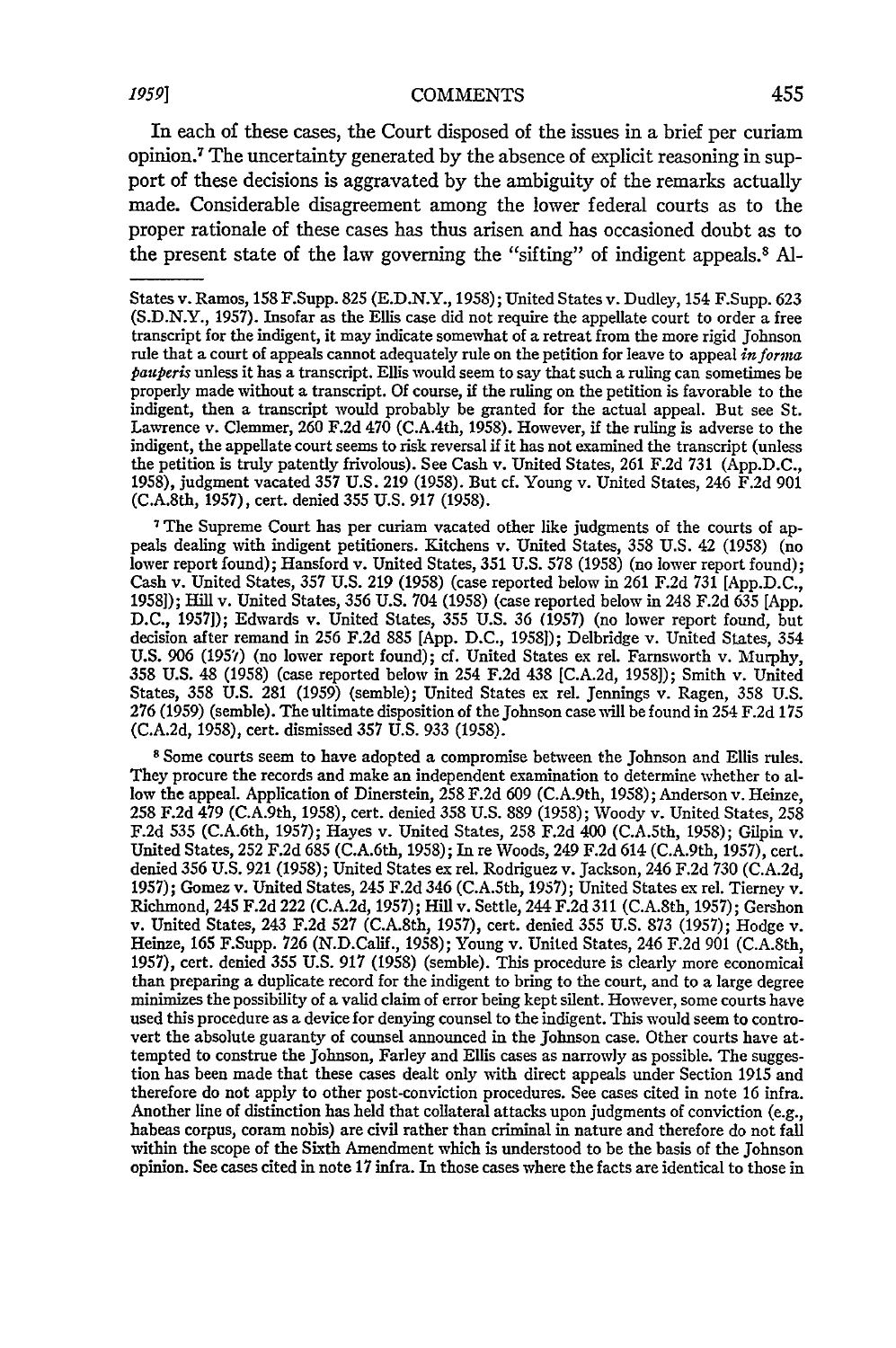though confusion is to some extent unavoidable in instances such as these, it is submitted that analysis of the issues presented yields some basis for consistent interpretation. It is the purpose of this comment to provide a framework for such interpretation.

**I**

The statutory basis for appeals *in forma pauperis* is Section 1915 of Title 28 of the United States Code.9 After setting forth the general rule that any United States court may allow an appeal to be taken *in formz pauperis,* this section provides that, "[a]n appeal may not be taken **... if** the trial court certifies in writing that it is not taken in good faith."<sup>10</sup> Prior to the *Johnson* case, indigents had rarely managed to avail themselves of the provisions of Section 1915 allowing *in forms pauperis* appeals. The courts had developed the doctrine that an appeal *in forma pauperis* was a privilege rather than a right." The term "good

**9** 62 Stat. 954 (1948), as amended, 28 U.S.C.A. §1915 (Supp., 1958).

**10** 62 Stat. 954 (1948), as amended, 28 U.S.C.A. §1915(a) (Supp., 1958). The statute further provides, in subsection (b), that if the appellate court requires, the record will be printed at government expense. In subsection (d), the court is authorized to appoint an attorney for the indigent and to dismiss the case if satisfied that the action is frivolous or malicious. Another statute, 62 Stat. 922 (1951), as amended, 28 U.S.C.A. §753(f) (1949), provides that the United States will pay for transcripts given to those allowed to sue, defend or appeal *informa pauperis* in criminal or habeas corpus proceedings. Originally subsection (b) of Section 1915 included a provision for stenographic transcripts as well as records. The two statutes then seemed to duplicate one another. **Cf.** Montgomery v. Virginia Stage Lines, 184 F.2d 1000 (App.D.C., 1950); United States v. Carter, 88 F.Supp. 88 (D.D.C., 1950). Consequently, Section 1915 was changed to omit transcripts, 65 Stat. 727 (1948), amending 28 U.S.C.A. §1915(b) and (e) (Supp., 1958). This was done solely to avoid duplication. 1951 U.S. Code Cong. and Admin. Serv. 2578, 2593. Confusion still exists, however, as to the respective scope of each statute. See Whitt v. United States, 259 F.2d 158 (App.D.C., 1958); United States v. Stevens, 224 F.2d 866 (C.A.3d, 1955); Farsell v. United States, 218 F.2d 232 (C.A.5th, 1955); United States v. Ramos, 158 F.Supp. 825 (E.D.N.Y., 1958).

Under Section 753(f), fees for transcripts furnished in criminal or habeas corpus proceedings<br>are to be paid out of United States funds, but fees for transcripts in other proceedings are<br>to be paid by the United States onl ous, but presents a substantial question. By reading the good-faith requirement of Section 1915(a) into this statute, the courts appear to have effectively abolished the distinction between criminal and habeas corpus appeals on the one hand, and other types of appeals involving *informa pauperis* procedures. See, e.g., In the matter of Mitchell, 230 F.2d 786 (C.A.9th, 1955); Wheeler v. Reid, 175 F.2d 829 (App.D.C., 1948).

**"1** Gomez v. United States, 245 F.2d 346 (C.A.5th, 1957); Parsell v. United States, 218 F.2d 232 (C.A.Sth, 1955); Morris v. Igoe, 209 F.2d 108 (C.A.7th, 1953); Taylor v. Steele, 191

the Johnson case, the courts have accorded the indigent the treatment required by the Supreme Court. See Whitt v. United States, 259 F.2d 158 (App.D.C., 1958); United States v. Mallison, 250 F.2d 792 (C.A.2d, 1957); O'Rourke v. United States, 248 F.2d 812 (C.A.lst, 1957), cert. denied sub. nom. Dewan v. United States, 356 U.S. 922 (1958); Coleman v. United States, 247 F.2d 799 (App.D.C., 1957); Gomez v. United States, 245 F.2d 346 (C.A.5th, 1957); United States v. Ramos, 158 F.Supp. 825 (E.D.N.Y., 1958); United States v. Dudley, 154 F.Supp. **623** (S.D.N.Y., 1957). But see Cash v. United States, 261 F.2d 731 (App.D.C., 1958), judgment vacated 357 U.S. 219 (1958); Hill v. United States, 248 F.2d **635** (App.D.C., 1957), judgment vacated 356 U.S. 704 (1958).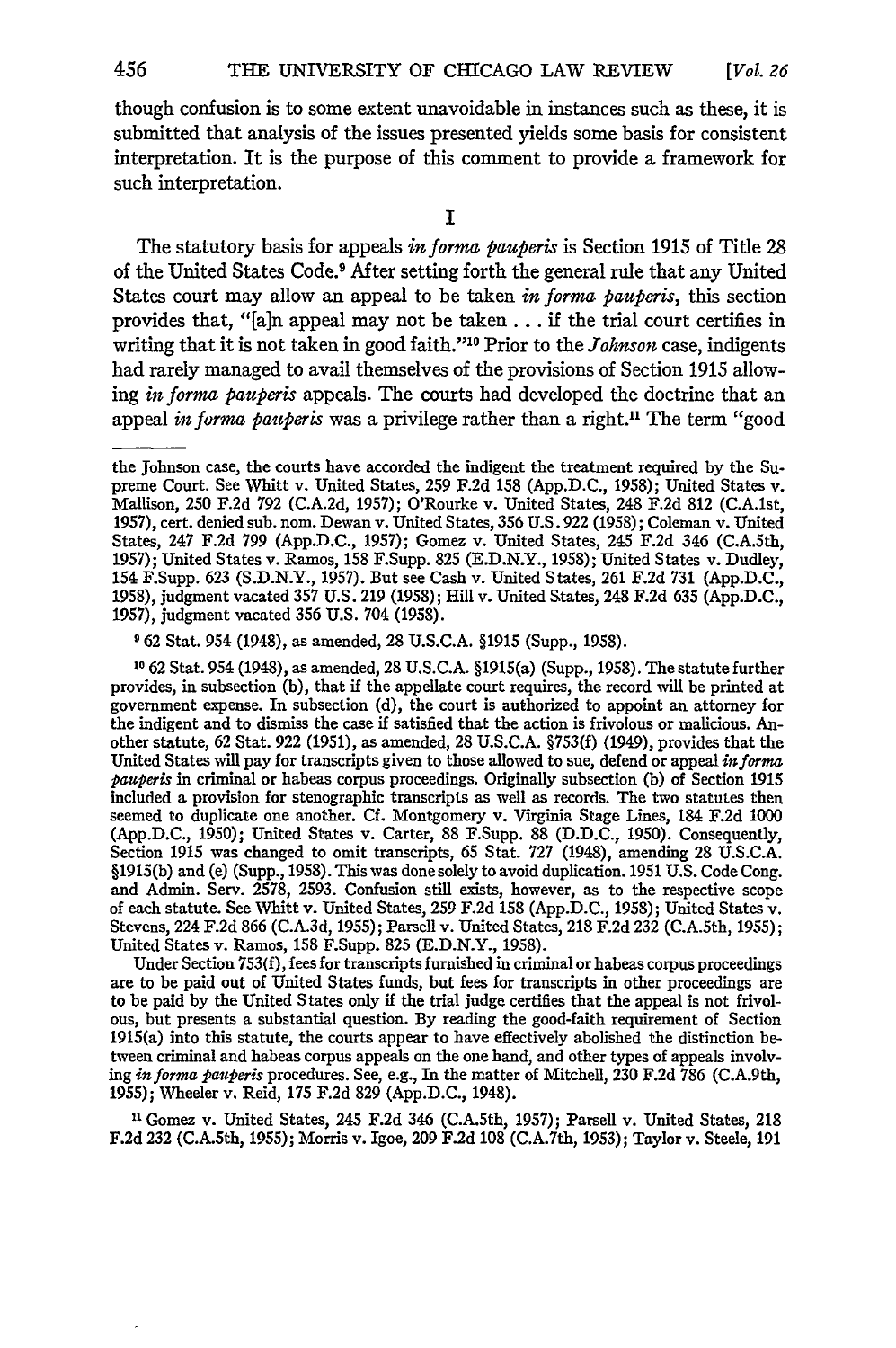faith" was interpreted as requiring an initial showing of merit by the indigent, $12$ and if the indigent failed to convince the trial court that his appeal did have merit, the appellate court would allow an appeal only if the indigent could convince them that the certificate of bad faith was unwarranted.13 In the absence of an affirmative showing to the contrary, the certificate of the trial judge thus was controlling. 4 Since the indigent seeking to overturn the certificate was not

2 Cash v. United States, 261 F.2d 731 (App.D.C., 1958), judgment vacated **357** U.S. 219 (1958); United States v. Visconti, 261 F.2d 215 (C.A.2d, 1958); Parsell v. United States, 218 F.2d 232 (C.A.5th, 1955); Wheeler v. Reid, **175** F.2d 829 (App.D.C., 1948); United States v. Durham, 130 F.Supp. 455 (D.D.C., 1955).

**<sup>13</sup>**Generally the appellate court would not listen to the indigent unless the district court had certified one way or the other. Hayes v. United States, 258 F.2d 400 (C.A.5th, 1958); Elkins v. United States, 250 F.2d 145 (C.A.9th, 1957); United States v. Farley, 238 F.2d 575 (C.A.2d, 1956). Contra: Jordan v. United States District Court for District of Columbia, 233 F.2d 362 (App.D.C., 1956); Gerringer v. United States, 213 F.2d 346 (App.D.C., 1954). See Steffler v. United States, 319 U.S. 38 (1943); United States ex rel. Morris v. Radio Station WENR, 219 F.2d 105 (C.A.7th, 1953).

The order of the District Court denying the petitioner leave to appeal *in forma pauperis* was not considered an appealable order. Parsell v. United States, 218 F.2d 232 (C.A.5th, 1955); Higgins v. Steele, 195 F.2d 366 (C.A.8th, 1952). Contra: United States ex rel. Morris v. Radio Station WENR, 209 F.2d 105 (C.A.7th, 1953). See Orfield, Criminal Appeals in America 249 (1939). However, since Section 1915(a) says "[alny court of the United States may authorize," the courts of appeals would allow the indigent to apply directly to them for leave to appeal *in forma pauperis.* Steffler v. United States, 319 U.S. 38 (1943); Cash v. United States, 261 F.2d 731 (App.D.C., 1958), judgment vacated 357 U.S. 219 (1958); Whitt v. United States, 259 F.2d 158 (App.D.C., 1958); Weber v. United States, 254 F.2d 713 (C.A.8th, 1958); United States v. Mallison, 250 F.2d 792 (C.A.2d, 1957); Briscoe v. United States, 248 F.2d 640 (App.D.C., 1957); Hill v. United States, 248 F.2d 635 (App.D.C., 1957), judgment vacated 356 U.S. 704 (1958); Wheeler v. Reid, 175 F.2d 829 (App.D.C., 1948). For an extensive collection of such cases, see Aid for Indigent Litigants in the Federal Courts, 58 Col. L. Rev. 832 (1958).

Since the Johnson case, some courts have held that this order now is appealable. Anderson v. Heinze, 258 F.2d 479 (C.A.9th, 1958); O'Rourke v. United States, 248 F.2d 812 (C.A.lst, 1957). Contra: Gomez v. United States, 245 F.2d 346 (C.A.5th, 1957). See Qua, Griffin v. Illinois, **25 U.** of Chi. L. Rev. 143, 149 (1957). The Effect of Griffin v. Illinois on the States' Administration of the Criminal Law, 25 **U.** of Chi. L. Rev. 161, 169 (1957). But since the effect of the Supreme Court decisions is to lower the standards at the preliminary hearings or to provide some sort of records for the petitioner at the hearing, the conclusion that this means that the order below den3ing leave to appeal *in forna pauperis is now* appealable is unwarranted. Insofar as any indigent could go directly to the court of appeals once being denied leave to appeal by the district court, and the court of appeals could, on its own, grant leave to appeal *in forma pauperis,* the order was always appealable in the sense that the indigent was not remediless after the district court denied his application. This is provided for in Section 1915(a) which allows any court to grant leave to appeal in forma pauperis. Insofar<br>as the indigent can still not get a full transcript for the preliminary hearing, which he would get<br>on an appeal, the order den not completely appealable.

**14** Wells v. United States, 318 U.S. 257 (1943); Weber v. United States, **257** F.2d 585 (C.A.8th, 1958); Weber v. United States, 254 F.2d 713 (C.A.8th, 1958); Gilpin v. United

F.2d 852 (C.A.8th, 1951); Hodge v. Heinze, 165 F.Supp. 726 (N.D.Calif., 1958). However, the indigent has the right to request leave to appeal *informa pauperis,* and the district court must entertain his petition to this effect. Steffier v. United States, 319 U.S. 38 (1943); United States ex rel. Morris v. Radio Station WENR, 209 F.2d 105 (C.A.7th, 1953).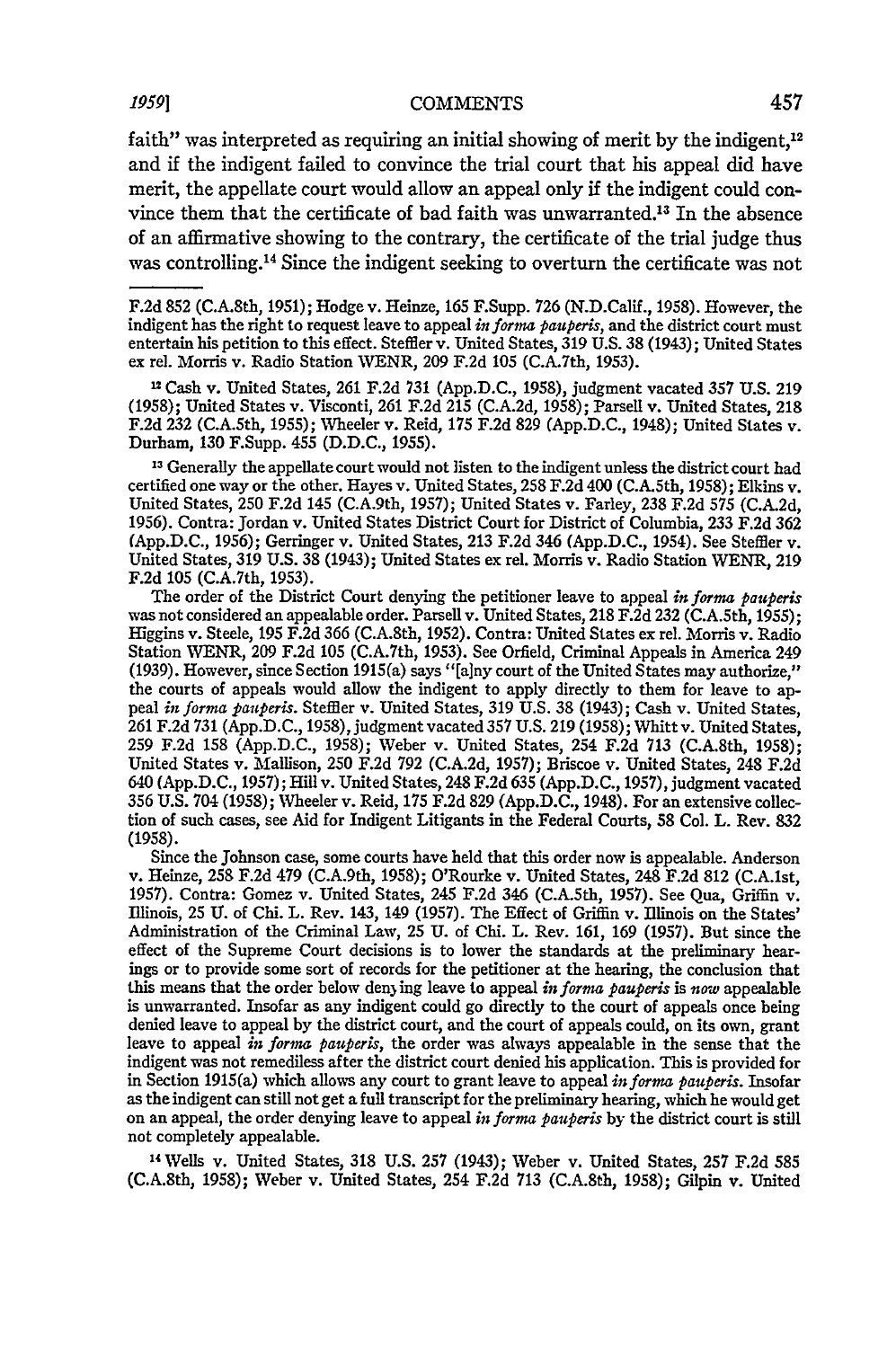accorded the aid of a transcript or counsel, it is not surprising that a substantial number of appeals which may in fact have been meritorious never received adequate appellate review.15

II

Four distinct views have appeared concerning the nature of the changes entailed by the Supreme Court pronouncements in the Johnson, *Farley* and *Ellis* cases. At one end of the spectrum is the view that these cases represent nothing more than a new interpretation of Section 1915.16 A slightly more expansive view is taken by those courts which discern a rationale based upon the Sixth Amendment in these cases.<sup>17</sup> The third view is held by those who interpret the Court's decisions as laying down basic tests of fairness in appellate hearings required by the Due Process Clause of the Fifth Amendment.<sup>18</sup> The fourth view is that these decisions amount to a prohibition of any disparate treatment between indigent and nonindigent appeals.<sup>19</sup>

**16** See the concurring opinion in Cash v. United States, 261 F.2d 731, 739 (App.D.C., 1958), judgment vacated 357 U.S. 219 (1958).

<sup>17</sup> Anderson v. Heinze, 258 F.2d 479 (C.A.9th, 1958), cert. denied 358 U.S. 889 (1958) Gershon v. United States, 243 F.2d 527 (C.A.8th, 1957), cert. denied 355 U.S. 873 (1957); Application of Dinerstein, 258 F.2d 609 (C.A.9th, 1958) (semble); Application of Hodge, 248 F.2d 843 (C.A.9th, 1957) (semble); Young v. United States, 246 F.2d 901 (C.A.8th, 1957), cert. denied 355 U.S. 917 (1958) (semble); Hill v. Settle, 244 F.2d 311 (C.A.8th, 1957) (semble).

**18** Consult Whitt v. United States, 259 F.2d 158 (App.D.C., 1958); United States ex rel. Marcial v. Fay, 247 F.2d **662** (C.A.2d, 1957), cert. denied 355 U.S. 915 (1958); Judge Frank's dissent in United States v. Johnson, 238 F.2d 565, 567 (C.A.2d, 1956).

<sup>19</sup> "In these cases the courts denying appeals have failed to notice the discrimination against the poor, resulting from letting the rich appeal as a matter of course while screening the appeals of the poor for 'good faith? **"** Willcox and Bloustein, The Griffin Case-Poverty and the Fourteenth Amendment, 43 Cornell L. Q. 1, 21 (1957). See also Orfield, Criminal Appeals in America 179 (1939).

States, 252 F.2d 685 (C.A.6th, 1958); In re Woods, 249 F.2d 614 (C.A.9th, 1957); O'Rourke v.<br>United States, 248 F.2d 812 (C.A.1st, 1957); Hill v. United States, 248 F.2d 635 (App.D.C., 1957), judgment vacated 356 U.S. 704 (1958); Hill v. Settle, 244 F.2d 311 (C.A.8th, 1957); In the matter of Mitchell, 230 F.2d **786** (C.A.9th, 1955); Higgins v. Steele, 195 F.2d 366 (C.A.8th, 1952); Wheeler v. Reid, 175 F.2d 829 (App.D.C., 1948).

**<sup>15</sup>** Some courts would demand that the indigent demonstrate the error of the trial judge with a degree of particularity possible only by virtue of the assistance of transcript or counsel, which, of course, the indigent lacked. See, e.g., Gilpin v. United States, 252 F.2d **685** (C.A.6th, 1958); Farley v. United States, 238 F.2d 575 (C.A.2d, 1956), judgment vacated 354 U.S. 521 (1957). Other courts would not review at all if the trial judge certified bad faith. In the matter of Mitchell, 230 F.2d 786 (C.A.gth, 1955); In re Wragg, 95 F.2d 252 (C.A.5th, 1938). In these circumstances, the dissenting opinion of Judge Frank in United States v.<br>Johnson, 238 F.2d 565, 568 (C.A.2d, 1956), seems persuasive: "If, however, the defendant is so destitute that he cannot pay the docke 'bad faith,' then although a reading of the transcript shows clear reversible errors, the federal appellate court is powerless to hear the appeal and thus to rectify the errors **......** Ironically, if the indigent could demonstrate to the appellate court and thereby succeed in gaining leave to appeal *informa pauperis,* he would then be given counsel and transcript to aid him on the appeal. However, the allowance of the appeal did not mean this was done automatically. See St. Lawrence v. Clemmer, 260 F.2d 470 (C.A.4th, 1958).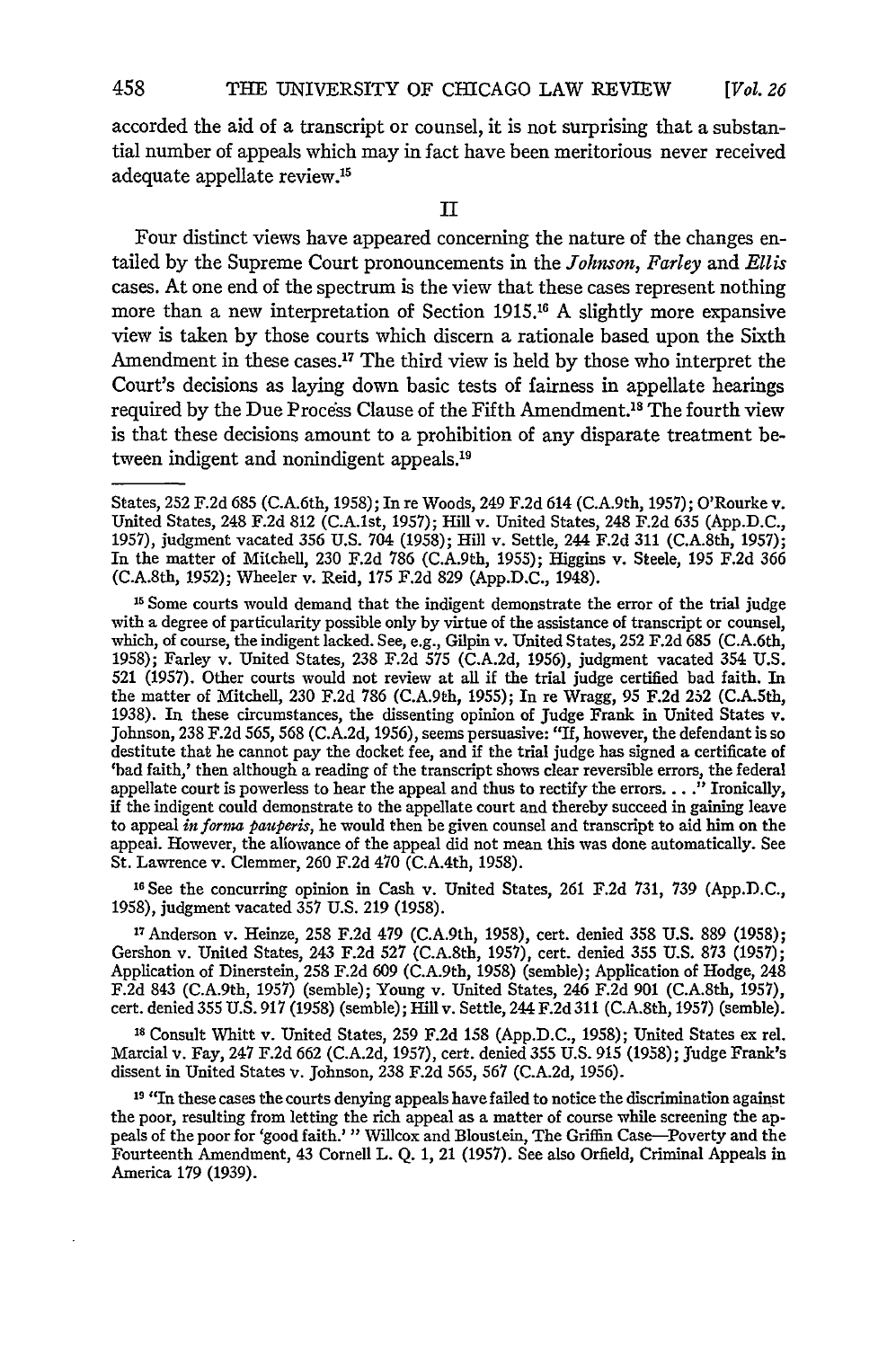### *1959]* **COMMENTS**

At the outset it seems possible to rule out the first two of these four views. It would be difficult to interpret all the Supreme Court said in these cases as merely interpretations of a statute. To be sure, the Court did, in the *Johnson* case, preface its opinion with a citation of Section 1915, but it then proceeded to cite *Johnson v. Zerbst*,<sup>20</sup> a case decided on the basis of the Sixth Amendment,<sup>21</sup> and then concluded its opinion with pronouncements of application too general to be drawn from the statute.22 The opinions in the *Farley* and *Ellis* cases offer even less support for a statutory interpretation rationale.23

Nor would Section **1915** itself seem capable of sustaining such an interpretation.24 The legislative history of this statute indicates rather clearly that Congress did not view the statute as according as much protection to indigents as the Supreme Court required in the *Johnson*, Farley and Ellis cases.<sup>25</sup> I

20 304 **U.S.** 458 (1937).

<sup>21</sup> "Moreover, a Court of Appeals must, under Johnson v. Zerbst, 304 U.S. 548, afford one who challenges that certification the aid of counsel unless he insists on being his own...." United States v. Johnson, **352** U.S. 565, **566** (1957).

# 22 See note 2 supra. 23 See notes 4 and **6** supra.

2 4 Section 1915(b) provides that the appellate court may direct the printing of the record on appeal at government expense, but the language is permissive, not mandatory. See Whitt v. United States, **259** F.2d 158 (App.D.C., 1958). The courts of appeals have indicated that they are not required by the statute to give every indigent petitioner a free transcript. Cash v. United States, **261** F.2d 731 (App.D.C., 1958), judgment vacated 357 U.S. **219** (1958); United States v. Visconti, 261 F.2d 215 (C.A.2d, 1958); United States v. Stevens, 224 F.2d 866 (C.A.3rd, 1955); United States v. Carter, 88 F.Supp. 88 (D.D.C., 1950). The statement of the Court of Appeals in O'Rourke v. United States, 248 F.2d 812 (C.A.lst, 1957), cert. denied sub. nom. Dewan v. United States, **356** U.S. 922 (1958), is an excellent apology for this view: *"28* U.S.C. §1915 does not block hopeless appeals by appellants who are able to bear the costs of appeal. It does, however, serve to protect the appellate courts from being overburdened with frivolous appeals by indigent appellants at public expense. If the appellate court has to examine a lengthy transcript of the evidence, and practically to hear the case on its ultimate merits, in order to determine the preliminary issue now presented to us, obviously the appellate courts would have no protection from being overburdened with frivolous appeals on behalf of indigents at public expense; the limitation on our appellate jurisdiction in **28** U.S.C. §1915 might as well be repealed, and these preliminary appeals now before us might as well be abolished as an unnecessary and time-consuming superfluity." Id., at 814. But cf. Montgomery v. Virginia Stage Lines, 184 F.2d **1000** (App.D.C., 1950). See generally note **10** supra.

z "It is quite clear that Congress, while intending to extend to poor and meritorious suitors the privilege of having their wrongs redressed without the ordinary burdens of litigation, at the same time intended to safeguard members of the public against an abuse of the privilege by evil-minded persons who might avail themselves of the shield of immunity from costs for the purpose of harassing those with whom they were not in accord, by subjecting them to vexations and frivolous legal proceedings." O'Connel v. Mason, 132 Fed. 245, 247 (1904), quoted in Caviness v. Somers, 235 **F.2d** 455, 456 (C.A.4th, 1956). 89 Cong. Rec. 10871-73 (1943); Hearings Before a Subcommittee of the Committee of the Judiciary on Sen. **620,** 78th Cong. 1st Sess. 23,43-5 (1943); Sen. Rep. No. 533, H.R. Rep. Nos. 868,962, 78th Cong. 1st Sess. (1943). See Cash v. United States, 261 F.2d 731 (App.D.C., 1958), judgment vacated 357 U.S. 219 (1958); United States v. Visconti, 261 F.2d 215 (C.A.2d, 1958); Weber v. United States, **257** F.2d 585 (C.A.8th, 1958), cert. denied **358** U.S. **912** (1958); O'Rourke v. United States, 248 F.2d **812** (C.A.lst, 1957), cert. denied sub. nom. Dewan v. United States, **356** U.S. **922** (1958); United States v. Stevens, 224 F.2d 866 (C.A.Sth, 1955); Parsell v. United States, 218 F.2d **232** (C.A.5th, 1955).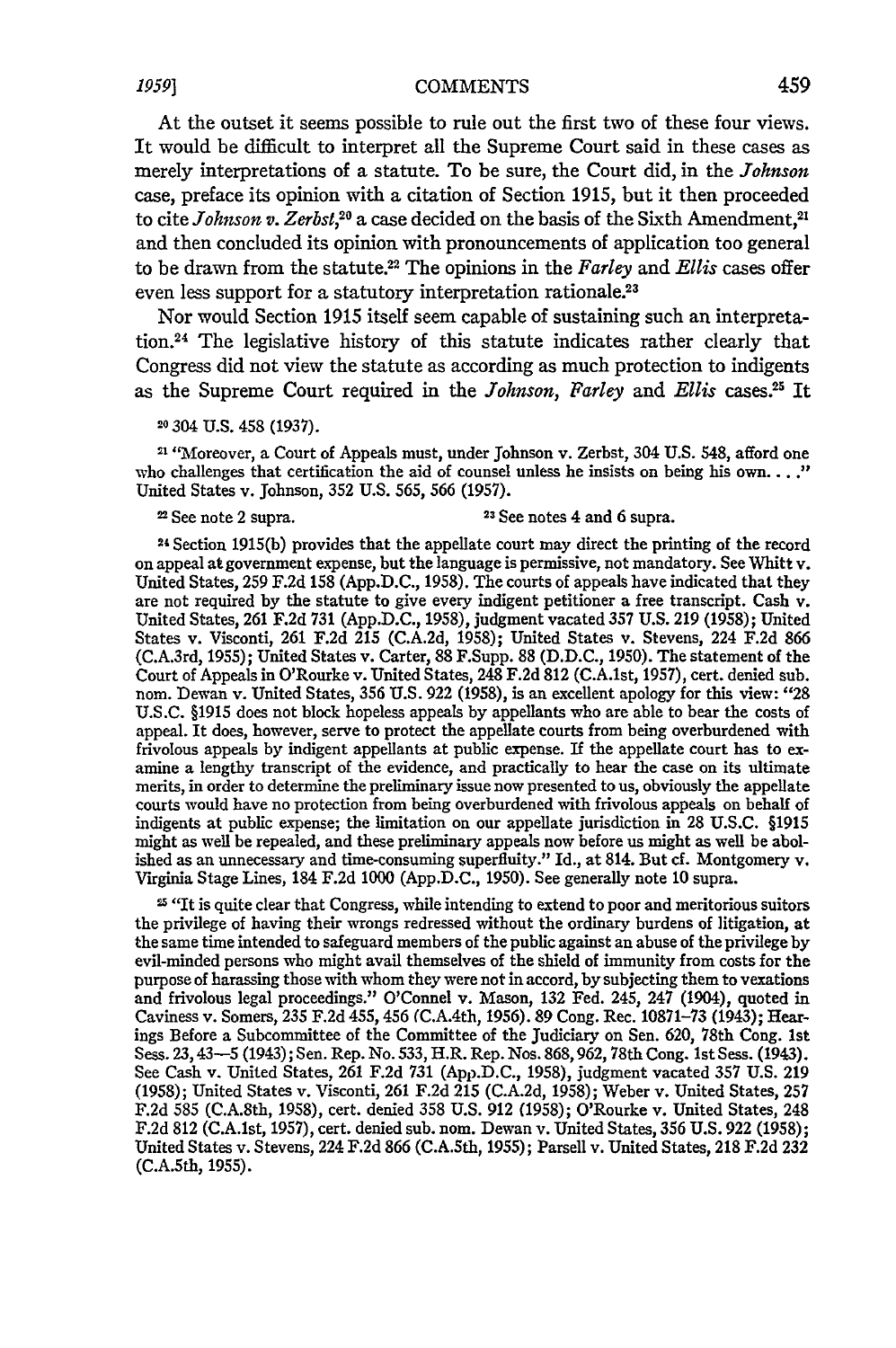seems fair, therefore, to conclude that the underlying rationale for these cases must be sought outside the ambit of Section **1915.**

Similarly, the view that these cases can be interpreted as resting solely upon the Sixth Amendment must be discarded as overly restrictive. Here again, the position is not altogether unsupportable as evidenced **by** the citation of *Johnson v. Zerbst12* in the *Johnson* opinion. This is buttressed **by** the fact that the narrow decision in each of these cases could be explained in Sixth Amendment terms. Thus it could be argued that the right to counsel means the right to effective counsel, and that this includes the right to such incidental aids as transcripts of the trial proceedings which are necessary to effective advocacy.<sup>27</sup>

While this interpretation may explain what the Court did in these three cases, it does not offer an adequate explanation of what the Court said. The language of the *Johnson* opinion clearly treats the requirement of a transcript as independent of the requirement of counsel. Moreover, this expansive interpretation of the Sixth Amendment would not only make the Due Process Clause quite superfluous in this field, but would also introduce a doctrine so novel that it hardly seems credible for the Supreme Court to introduce such an innovation **by** way of a per curiam memorandum.

This discussion, though casting doubts upon a rationale of the *Johnson, Farley* and *Ellis* decisions based solely upon statutory or Sixth Amendment grounds, should not be taken as implying that such considerations are totally irrelevant. Rather, the discussion is intended to show that broader grounds of interpretation seem required in order to provide full understanding of these cases. It now must be determined which of the two broader grounds of interpre-

### **26304 U.S. 458 (1937).**

**27** In this context, the statement **by** the Supreme Court in the Ellis case that the indigent must be represented **by** an "advocate" rather than an "amicus," would be a related amplification of the Sixth Amendment right to counsel. See Indigent Defendant-Appeal from Conviction-Duty of Court-Appointed Counsel, 4 Wayne L. Rev. 245 **(1958);** Criminal Procedure-Appeal in Forma Pauperis-Appointed Counsel Need Not Present Full Oral Argument in Providing Adequate Representation for Appellant, **33** Notre Dame Lawyer 4 **(1958);** cf. Aid for Indigent Litigants in the Federal Courts, **58** Col. L. Rev. **832,** 849 **(1958).** However, it would be difficult to include the equally important rule in the Ellis case-that leave to appeal *in forna pauperis* must be granted **if** the indigent presents allegations which are not plainly frivolous-with any type of Sixth Amendment guaranty, although this rule might be related to sub-section **(d)** of **28 U.S.C.A. §1915** (1954): "The court may request an attorney to represent any such person unable to employ counsel and may dismiss the case **if** the allegation of poverty is untrue, or if satisfied that the action is frivolous or malicious." Furthermore, at the trial level, "effective counsel" has never been broadened in such a manner. The attorney need not be compensated or reimbursed for his expenses. See Cross, "The Assistance of Counsel for his Defense": Is This Becoming a Meaningless Guarantee?, **38 A.B.A.J. 995 (1952);** The Right to Benefit of Counsel Under the Federal Constitution, 42 Col. L. Rev. **271** (1942); Jacoby, Legal Aid to the Poor, **53** Harv. L. Rev. 940 (1940). Under Fed. Rule **17(b)** the trial court has discretion to summon witnesses at government expense. This situation may be changing with the move to establish a public defender in the federal courts. Sen. **3,275,** 85th Cong. **2d** Sess. **(1958).** See United States ex rel. Smith v. Baldi, 344 **U.S. 561, 568 (1953).**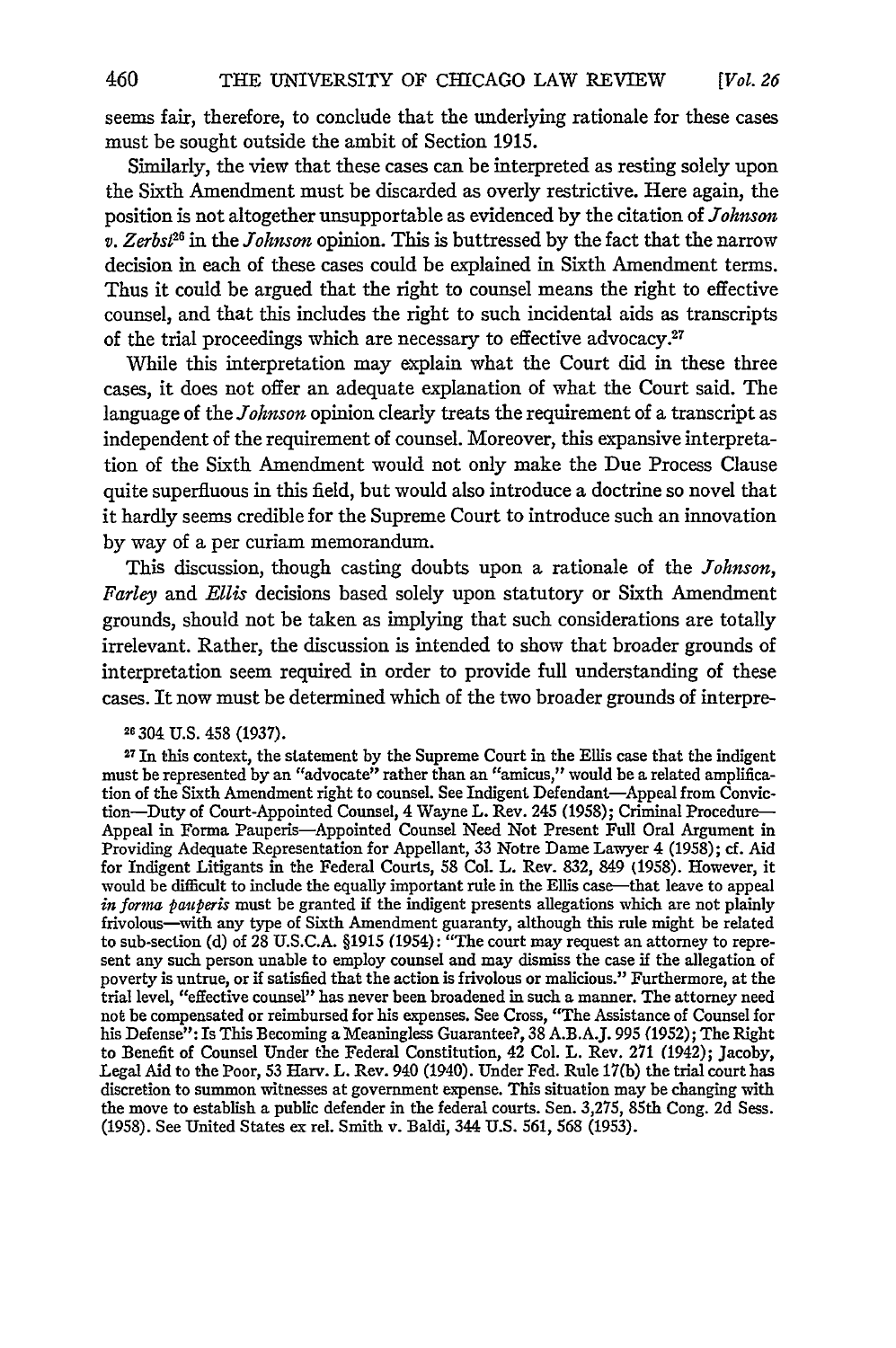tation, i.e., fair appellate hearing or equality of treatment, supplies the most cogent explanation of these decisions.<sup>28</sup>

## **I**

The constitutional concepts underlying federal treatment of indigent appeals are closely related to state treatment of similar situations. Although the Fifth Amendment contains no Equal Protection Clause, recent decisions tend to indicate that the limitations imposed upon federal courts **by** the Fifth Amendment are no less severe than those imposed upon the states **by** the Fourteenth Amendment.<sup>29</sup> Consequently, the interpretation to be placed upon the *Johnson, Farley* and *Ellis* decisions depends, in large part, upon the interpretation given to the Court's earlier opinion in *Griffin v. Illinois*,<sup>30</sup> a case involving the constitutionality of state indigent appeal procedures. The issue in the *Griffin* case was the validity of Illinois post-conviction procedure which required a transcript as a prerequisite to appeal,<sup>31</sup> yet granted free transcripts to indigents only in capital cases<sup>32</sup> or where constitutional errors were alleged.<sup>33</sup> This procedure resulted in precluding appellate review in non-capital cases to indigents who merely claimed nonconstitutional trial errors.<sup>34</sup>

In delivering the judgment of the Supreme Court whereby this procedure was invalidated, Mr. Justice Black declared that the guaranties of both the Due Process and Equal Protection Clauses of the Fourteenth Amendment were violated,<sup>35</sup> without, however, differentiating between their respective functions in this case. Since considerable uncertainty results from this omission, it is necessary to inquire into the cases following *Griffin* to determine the true meaning of that case.

**28** Although there is no constitutional requirement of appellate review, McKane v. Durston, **153 U.S.** 684, **687-88** (1894), nevertheless once such review is established, it is subject to due process and equal protection guarantees. Griffin v. Illinois, **351 U.S.** 12, **18 (1956);** Dowd v. United States ex rel. Cook, 340 **U.S. 206, 208 (1951);** Cole v. Arkansas, **333 U.S. 196,** 201 (1948); Cochran v. Kansas, **316 U.S. 255, 257** (1942); Frank v. Mangum, **237 U.S. 309, 327 (1915).** These doctrines would tend to cast doubt upon the lower courts which have distinguished the Johnson, Farley and Ellis cases because they are only statutory or Sixth Amendment cases, inapplicable to other post-conviction procedures. See cases cited in note **8** supra. If these cases derive from broader grounds than the statute or the Sixth Amendment, it would seem that their principles would extend to all forms of post-conviction procedures.

*219* "While due process under the Fifth Amendment, as under the Fourteenth, does not require appellate review, nevertheless when Congress creates that right it is not free from all constitutional restrictions, including the obligation not to make unreasonable discriminations." Boykin v. Huff, 121 **F.2d 865, 872 (App.D.C.,** 1941). See Bolling v. Sharpe, 347 **U.S.** 497, **500** (1954); Hurd v. Hodge, 344 **U.S.** 24, **35** (1948). But **cf.** United States v. Sanders, 142 F.Supp. **638,** 645 **(D.Md., 1956).**

*10* **351 U.S.** 12 **(1956). 31 Ill.** Rev. Stat. **(1957)** c. **110, §101.65.**

**'\* Ill.** Rev. Stat. **(1957)** c. **38,** §769a.

**33 Ill.** Rev. Stat. **(1957)** c. **38, §826-32.**

**34 See** Griffin v. Illinois, **351 U.S.** 12, 14n. 4 **(1956). 5** Id., at **18.**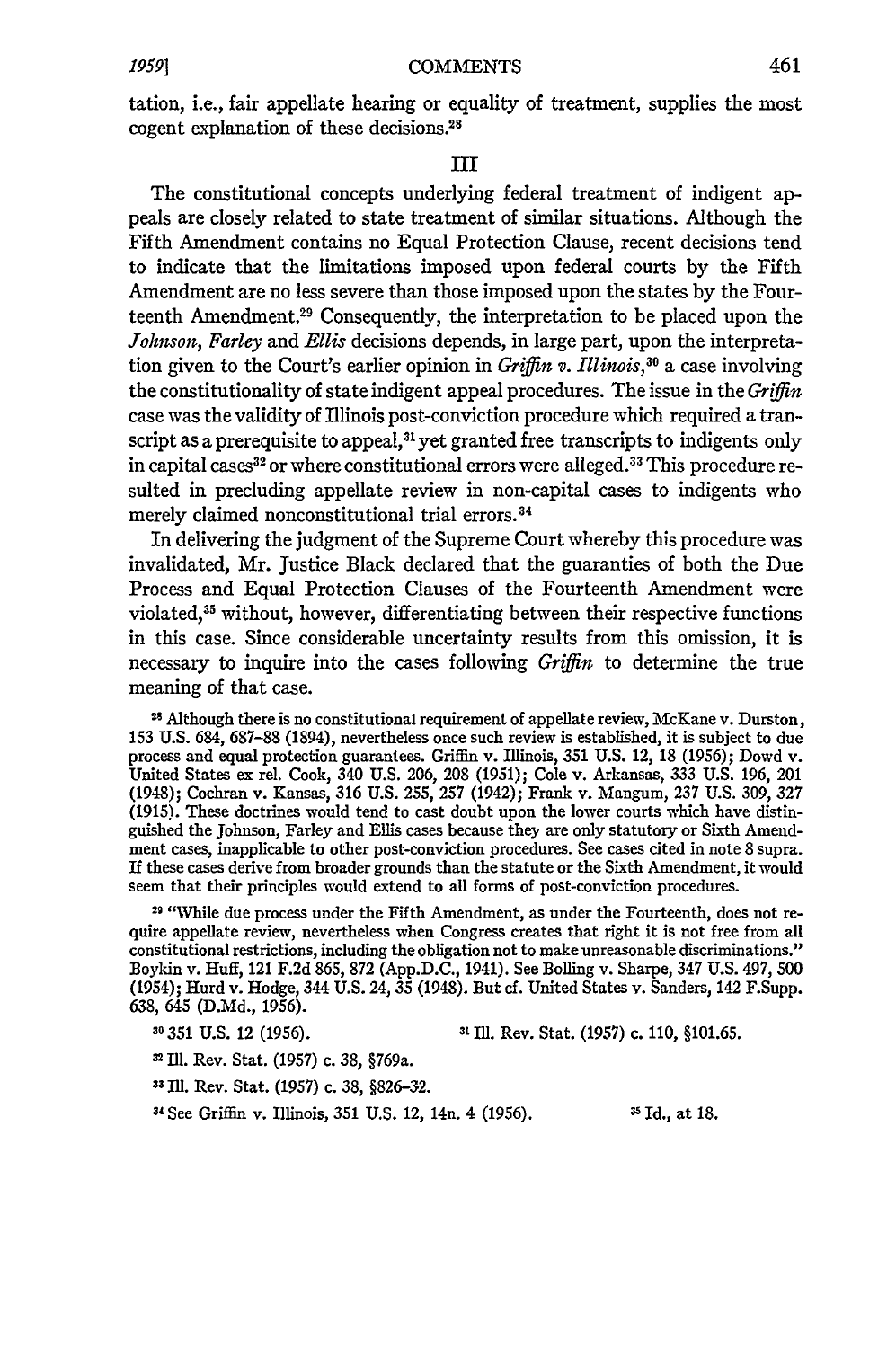*Eskridge v. Washington Prison Board"6* is the most significant Supreme Court decision, for present purposes, involving the application of the Griffin case to state post-conviction procedures. This case involved the denial by the state of Washington of leave to appeal *in forma pauperis* in the state courts under a statute similar to Section 1915. The statute provided that the trial judge could order a transcript of the trial for the indigent if the judge thought that justice would thereby be promoted.<sup>37</sup> The transcript was a prerequisite to appeal.

The Washington statute may be distinguished from the Illinois procedure invalidated in the *Griffin* case. Whereas Illinois flatly prohibited indigent appeals in all but a limited category of cases, Washington permitted any indigent to appeal, subject to the power of the trial judge to sift out useless appeals.

The Supreme Court, however, was unimpressed by this possible ground of distinction. In reversing a denial of a petition for habeas corpus, the Court, speaking only through a per curiam memorandum, held that *Griffin* was controlling. In doing so, the Court pointed out that the guaranties of the Fourteenth Amendment (without specification) required states to provide appellate review for indigents if such review was made available to nonindigents, and then continued with the following remarks:

The conclusion of the trial judge that there was no reversible error in the trial cannot be an adequate substitute for the right to full appellate review available to all defendants in Washington who can afford the expense of a transcript. We do not hold that a State must furnish a transcript in every case involving an indigent defendant. But here, as in the *Griffin* case, we do hold that, '[diestitute defendants must be afforded *as adequate appellate review as defendants who have money* enough to buy transcripts. . . .'" (Italics added.)<sup>38</sup>

Although the Court's language is not without ambiguity, its general thrust seems clearly to be that the Washington procedure was wrong because it imposed a burden upon indigents which was not placed upon nonindigents. And the citation of *Griffin* seems to indicate that the Court regards that case as requiring that indigents and nonindigents be treated alike insofar as appellate review of criminal convictions is concerned. Thus the language of the *Eskridge* case seems to interpret *Griffin* as resting primarily upon equal protection grounds. Moreover, this conclusion is reinforced by the fact that the Court gave no consideration at all to the effect of the Washington sifting process. Rather, it treated the mere existence of a sifting process as sufficient to invalidate a state's procedure.

Thus the decision in the *Eskridge* case seems dispositive of the questions of the interpretation of the *Grijin* case, and would seem to control the *Johnson, Farley* and *Ellis* cases because of the similarity of the procedures involved.<sup>39</sup> The law rather clearly seems to be that no classification based upon poverty

<sup>36</sup> 357 U.S. 214 (1958). <sup>37</sup> Rev. Code Wash. (1951) § 2.32.240.

**<sup>38</sup>**357 U.S. 214, 216 (1958).

**39** Compare text at note 10 supra, with text at note 37 supra.

462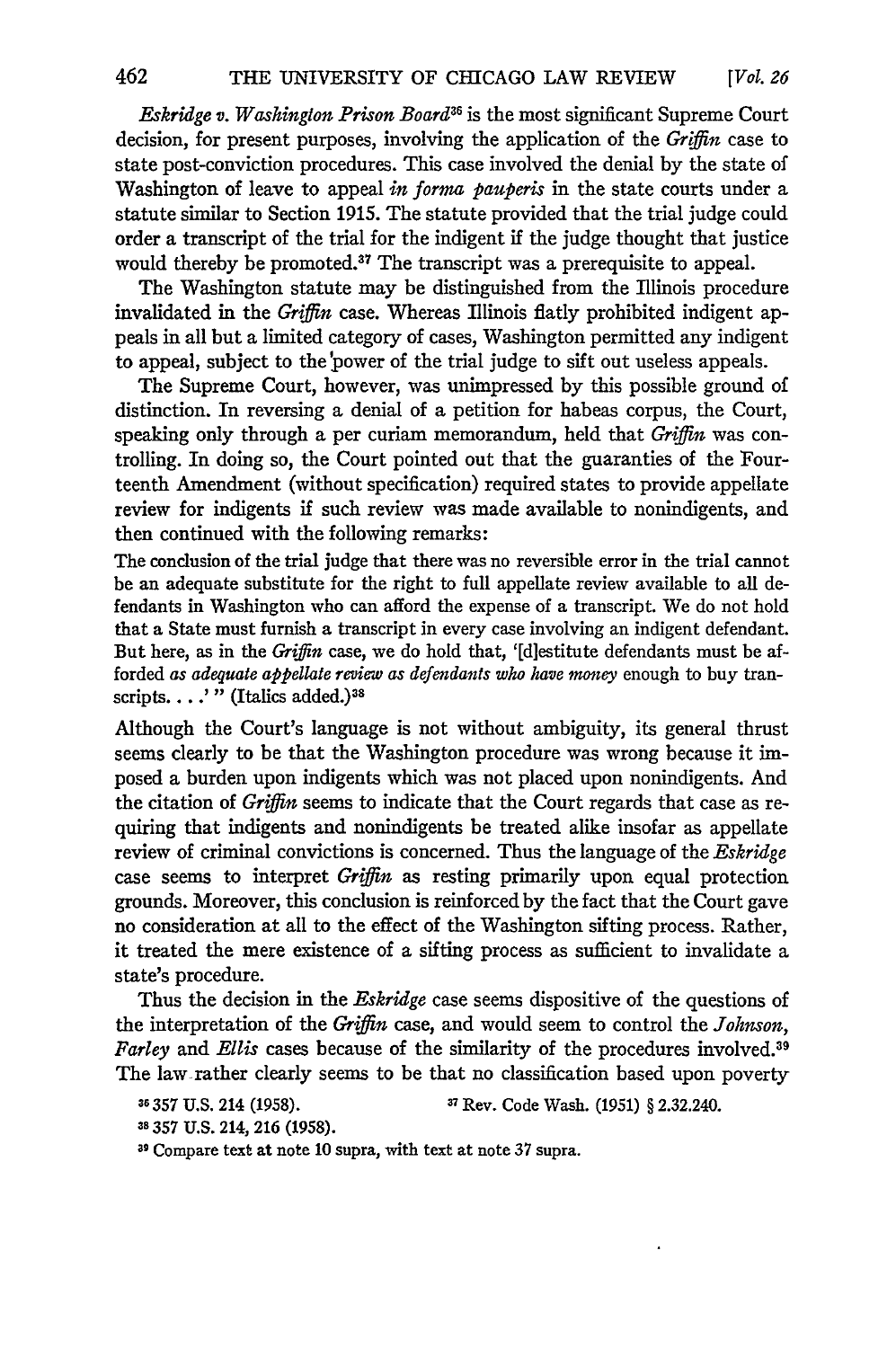will be allowed where its effect is to create a disparity between indigents and nonindigents in the availability of review of criminal convictions. It is doubted, however, that such a rule is well-advised.

An invalid classification analysis of the *Johnson, Farley* and *Ellis* cases would seem to lead to the conclusion that any special treatment of indigent appellants imposed **by** Section **1915** must be unconstitutional. The alternative to this view is a due process or fair hearing analysis. The theory in this analysis is that the denial of a transcript or counsel to the indigent appellant is unconstitutional, not because there is no similar deprivation in the case of nonindigent appellants, but because it deprives the indigent of his chance to present to the appellate court what may be a valid objection to his conviction.<sup>40</sup> Under this view, a sifting process which precludes only frivolous appeals would be permissible *so long as it did not operate to bar meritorious appeals from being heard by the appellate courts.* The *Johnson, Farley* and *Ellis* cases can here be understood as holding that the practice of the federal courts of withholding transcripts from indigents until they had proved the merit of their appeals denied them any effective opportunity of gaining appellate review.<sup>41</sup>

It may be argued that the invalid classification rationale obliquely sanctioned in the *Eskridge* case is untenable. **A** classification based upon the ability to pay may be reasonable and useful in 'the area of criminal appeals. Statutes such as Section **1915** seem designed to produce a reduction in the quantity of frivolous appeals which needlessly consume the time of the appellate courts.<sup>42</sup> Since nonindigent appeals are subject to dismissal if they are

**40** "For the point is not so much that the defendant is being 'discriminated' against **by** virtue of the fact that the man of means is reaping certain of the advantages of having money. The question is, rather, whether the state can reasonably be required to take certain particular measures in order to minimize the perils of convicting the innocent or depriving a man of liberty who has a good legal defense." Allen, The Supreme Court and State Criminal Justice, 4 Wayne L. Rev. **191, 199 (1958).**

**41** See note **15** supra. The mere fact that Section **1915** erects a sifting process for screening out frivolous appeals would not in itself constitute a violation of due process. However, if the federal courts so abused the latitude allowed **by** the statute for such filtration so that no appeals of indigents—meritorious or frivolous—could be heard, then federal procedure would fall afoul of the Due Process Clause of the Fifth Amendment. At the stage where indigents were effectively excluded from appellate review, federal procedure becomes identical with the procedure followed in Illinois prior to Griffin v. Illinois, **351 U.S.** 12 **(1956),** and subject to the same criticisms that were levied against Illinois.

2 The courts have pointed out that legitimate ends are served **by** screening indigent appeals: **(1)** avoiding unnecessary expenditure of public funds, Cash v. United States, **261 F.2d 731 (App.D.C., 1958),** judgment vacated **357 U.S. 219 (1958);** United States ex **rel.** Farnsworth v. Murphy, 254 **F.2d** 438 **(C.A.2d, 1958),** judgment vacated **358 U.S.** 48 **(1958);** Caviness v. Somers, **235 F.2d** 455 (C.A.4th, **1956);** (2) avoiding the overcrowding of appellate dockets **by** the presence of too many frivolous appeals to the detriment of more worthwhile appeals, O'Rourke v. United States, 248 **F.2d** 812 (C.A.lst, **1957),** cert. denied sub. nom. Dewan v. United States, **356 U.S. 922 (1958);** United States v. Johnson, **238 F.2d 565 (C.A.2d, 1956),** judgment vacated **352 U.S. 565 (1957); (3)** avoiding harassment of public officials who must resist such appeals, Caviness v. Somers, **235 F.2d** 455 (C.A.4th, **19,6);** Parsell v. United States, **218 F.2d 232** (C.A.Sth, **1955);** Higgins v. Steele, **195 F.2d 366** (C.A.8th, **1952).** Section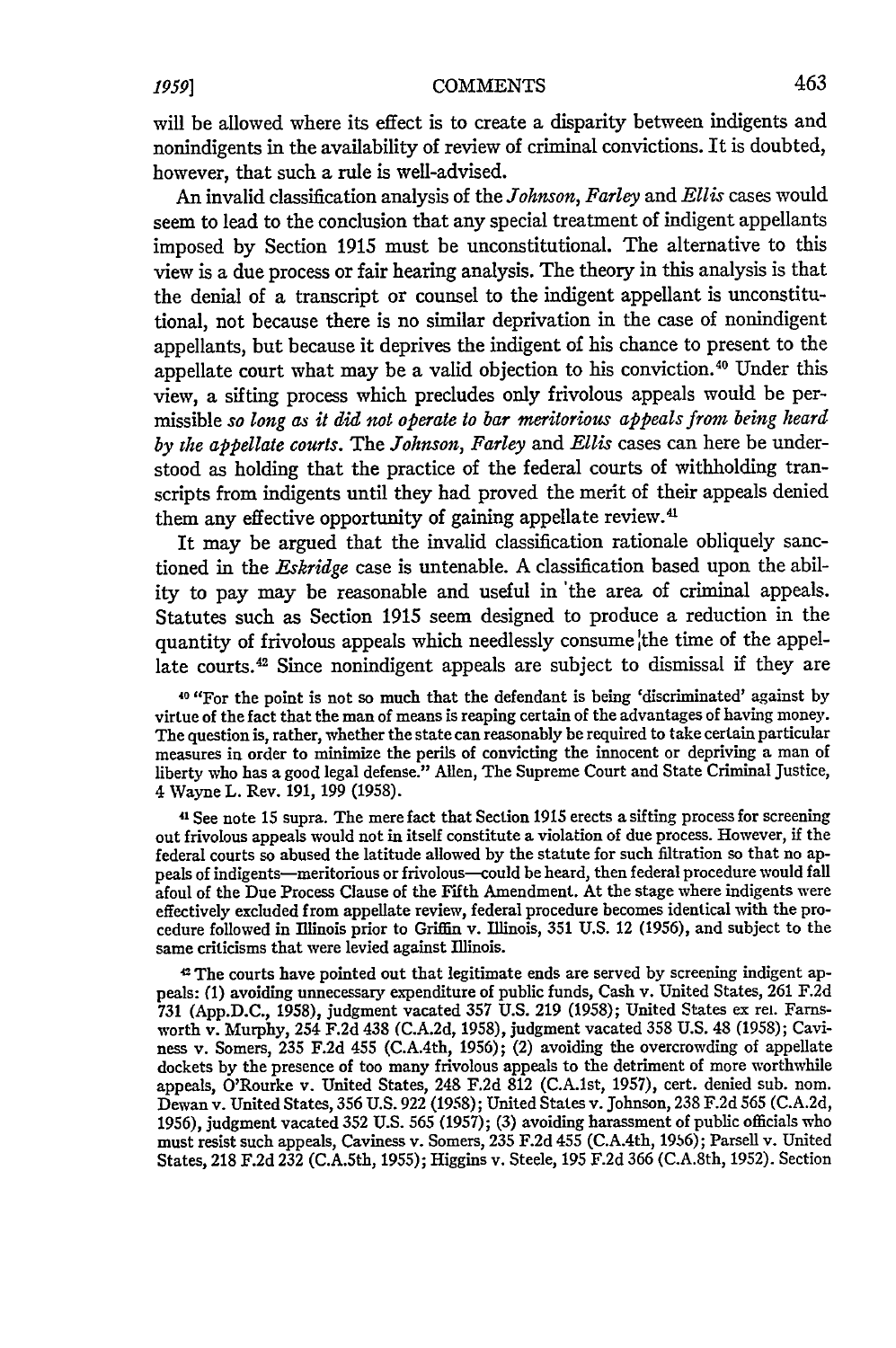frivolous, no special burdens appear to be placed upon indigents as a class by some requirement of merit.<sup>43</sup>

The fact that an indigent is required to go through a sifting process as a prerequisite to perfecting his appeal does not seem *per se* unfair. If the objection to the sifting process is merely that it imposes added inconveniences upon indigents, the objection would not seem persuasive since such an imposition would be equivalent to the inconvenience in the form of financial expense imposed upon nonindigents.44 Such a cost factor may well operate to prevent the appearance of many frivolous appeals without, however, substantially deterring meritorious appeals.<sup>45</sup> A sifting process for indigent appeals could well operated in the same manner.

If, on the other hand, the objection to a particular sifting process is that it operates to preclude meritorous appeals as well as frivolous appeals, the process would seem more properly attacked on the basis of fairness rather than in terms of inequality of treatment. 46 The vice of such a process is not that it singles out indigents for special treatment, but that in singling them out it denies them the opportunity to secure adequate review of their convictions. The denial of counsel and transcripts to indigents seeking to appeal would be condemned only insofar as such a denial deprives indigents of their chance for a fair appellate hearing.

<sup>4</sup> 3 Fed. Rules Crim. Proc. 39(a) provides in part, "The appellate court may at any time entertain a motion to dismiss the appeal...."

44 See Willcox, Karlen and Roemer, Justice Lost-By What Appellate Papers Cost, 33 N.Y.U. L. Rev. 934, *936* (1958).

4 In this context it should be remembered that indigents are the only class allowed to appeal without payment of costs. Probably even more significant than the waiver of costs is the fact that free legal services are usually provided to the indigent allowed to appeal. See Morris v. United States, 248 F.2d **618** (App.D.C., 1957), cert. denied 357 U.S. 929 (1958). But see Aid for Indigent Litigants in the Federal Courts, 58 Col. L. Rev. 832, **850-51** (1958). Thus any burden of merit imposed upon indigents is partly offset by the benefit of no costs, while any benefit of waiver of proof of merit redounding to nonindigents is partly offset by the burden of costs imposed upon them.

46 The denial of appellate review in circumstances where such review is available is equivalent to judgment against a party without giving him the opportunity to speak in his defense. Price v. Johnson, 334 U.S. 266, 280 (1948); Cole v. Arkansas, 333 U.S. 196, 202 (1948); Foster v. Illinois, 332 U.S. 134, 137 (1947). See Slochower v. Board of Education, 350 U.S. 551, 559 (1956); Rochin v. California, 342 U.S. 165, **172** (1952); Snyder v. Massachusetts, 291 U.S. **97,** 105, 108 (1934); Traux v. Corrigan, 257 U.S. 312, 332 (1921); Twining v. New Jersey, 211 U.S. 78, 111 (1908); Hovey v. Elliot, **167** U.S. 409, 414, 417 (1897). Judgment without a hearing prevents a party from the presentation of any good defenses he might have and so deprives him of due process of law. Joint Anti-Fascist Refugee Committee v. McGrath, 341 U.S. 123, 162, **171-72,** 178, **186** (1951); Williams v. New York, 337 U.S. 241, 245 (1949); Shelley v. Kraemer, 334 U.S. **1,** 16 (1948); In re Oliver, 333 U.S. 257, 273-75 (1948); Griffin v. Griffin, 327 U.S. 220, 228 (1946).

<sup>1915</sup> aims only at the reduction of indigent appeals, and it is the view of the federal courts that indigents are the source of most frivolous appeals. Caviness v. Somers, 235 F.2d 455 (C.A.4th, 1956). If the major threat to efficient judicial administration comes from this one group, Congress can legislate specifically to cure this evil. Wiliamson v. Lee Optical Co., 348 U.S. 483, 489 (1955).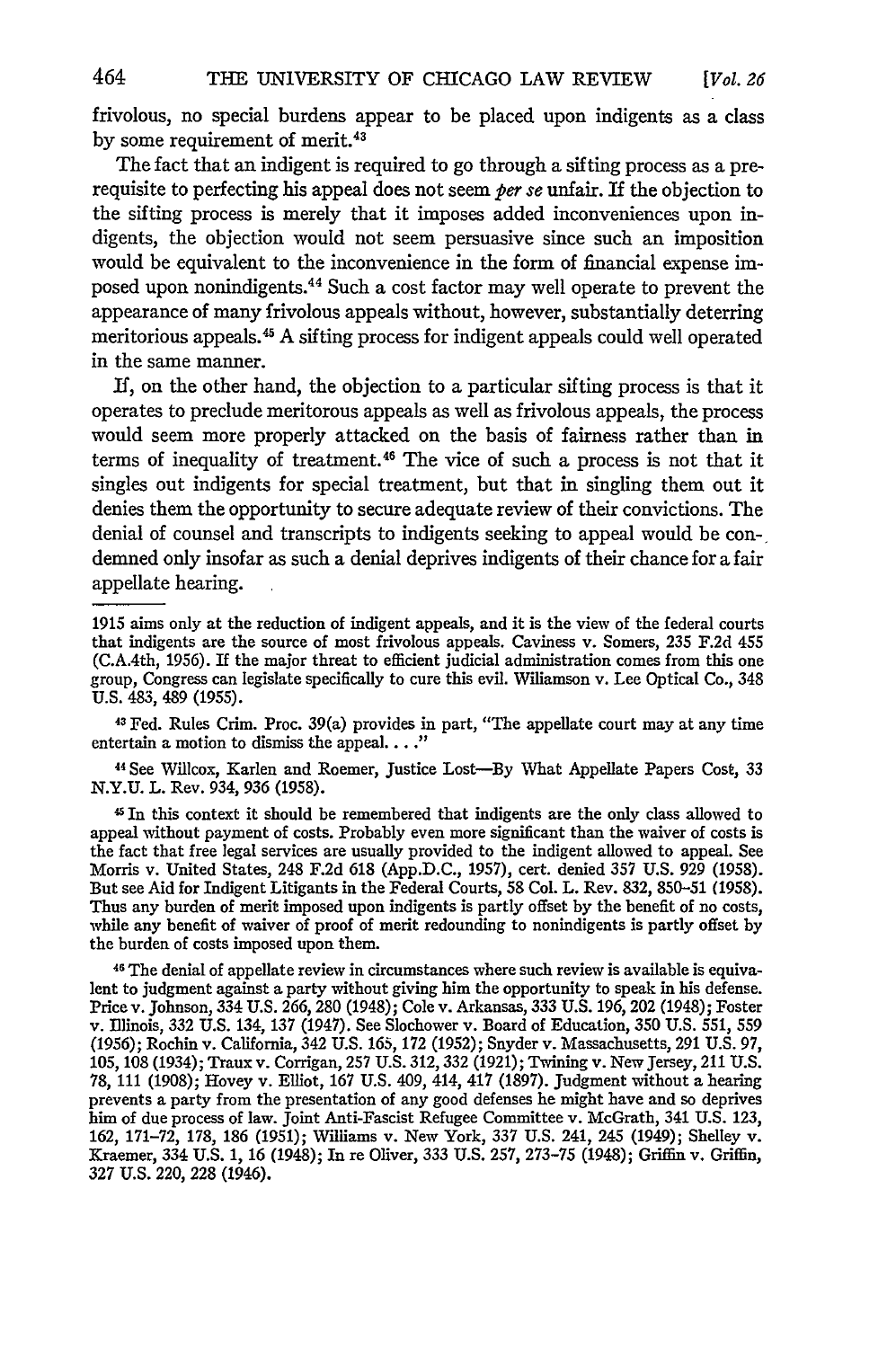## *1959]* **COMMENTS**

Admittedly, the invalid classification rationale has much to commend it in terms of simplicity. It can be applied almost mechanically and does not involve close attention to the facts of a particular case. But too high a price may be paid for this benefit. The number of indigent appeals is already high and the recent trend of decisions may result in a serious increase. 47 In the present state of uncertainty generated by the *Johnson, Farley, Ellis* and *Eskridge* cases, lower courts, both federal and state, may be too unwilling to exercise discretion in denying leave to appeal *in forma pauperis.* To the degree that some sifting process seems required to counter the absence of financial restraint on indigent appeals, such a situation is not desirable. The result may be an increase in the cost of judicial administration out of proportion to the benefits conferred.

Clarification by the Supreme Court in this field thus seems limperative. It is hoped that such clarification will follow due process rather than equal protection doctrines. The *Johnson, Farley* and *Ellis* decisions may be explained in those terms, 48 and the *Griffin* and *Eskridge* cases would seem to be similarly under-

**'7** See, e.g., the dissenting opinion of Prettyman, **C.J.,** in Surratt v. United States, 262 F.2d 691, 692 (App.D.C., 1958).

**<sup>48</sup>**Indeed, were these cases to be understood as invalidating any classification of indigents it would be difficult to understand how the Supreme Court could avoid declaring that Section 1915 is unconstitutional insofar as it is the source of such classification. The fact that the Supreme Court instead undertook to order certain correctives to existing federal procedure under the statute argues in favor of an interpretation of these cases in terms of a fair hearing. Thus it can be said that prior federal procedure deprived indigents of a fair hearing insofar as it imposed standards upon them which they could not possibly meet due to their impoverished condition. The Johnson and Farley cases thus improved the condition of the indigent by giving him a transcript before he was expected to meet the standards necessary for an appeal *in forna pauperis;* the Ellis case, on the other hand, lowered the standards of judging petitions for appeals *in forma pauperis* by declaring that if the allegations were not plainly frivolous, the appeal must be allowed.

Either corrective would seem sufficient to restore the opportunity for a fair hearing to the indigent to prove any valid claims he may have. It would thus appear that utilization of the two correctives simultaneously would be unwise. The grant of a transcript at public expense is uneconomical if the indigent need only make allegations which are not plainly frivolous. See Cash v. United States, 261 F.2d 731 (App.D.C., 1958), judgment vacated 357 U.S. 219 (1958); O'Rourke v. United States, 248 F.2d 812 (C.A.lst, 1957), cert. denied sub. nom. Dewan v. United States, 356 **U.S. 922** (1958). Conversely, **if** the indigent has already been given a free transcript, he would be put into a better position than the nonindigent if he is judged by the standards of Rule 39(a) just as the nonindigent is, even though the nonindigent must pay for the probability of a successful appeal. Application of Dinerstein, 258 F.2d 609 (C.A.9th, 1958); Anderson v. Heinze, 258 F.2d 479 (C.A.9th, 1958), cert. denied 358 U.S. **889** (1958); In re Woods, 249 F.2d 614 (C.A.9th, 1957), cert. denied **356** U.S. **921** (1958); Young v. United States, 246 F.2d **901** (C.A.8th, 1957), cert. denied 355 U.S. **917** (1958); Jaffe v. United States, 246 F.2d 760 (C.A.2d, 1957); cf. St. Lawrence v. Clemmer, **260** F.2d 470 (C.A.4th, 1958); United States ex rel. Lowery v. Murphy, 245 F.2d **751** (C.A.2d, 1957).

The choice of remedy should, perhaps, be left to the appellate court which can select according to the exigencies of the particular situation, since a transcript allegedly has no function in some instances. See St. Lawrence v. Clemmer, **260** F.2d 470 (C.A.4th, 1958); Edwards v. United States, **256** F.2d 885 (App.D.C., 1958); Bistram v. United States, 248 F.2d 343 (C.A. 8th, 1957); United States v. Stevens, 224 F.2d **866** (C.A.3rd, 1955); cf. United States v. Hines, 148 F.Supp. 73 (E.D.N.Y., 1957); Application of Pruitt, **119** F.Supn. **737** (W.D.S.C., 1954); United States v. Carter, 88 F.Supp. **88** (D.D.C., 1950); United States v. Hoskins, **85** F.Supp. 313 (E.D.Xy., 1949). But see note 6 supra.